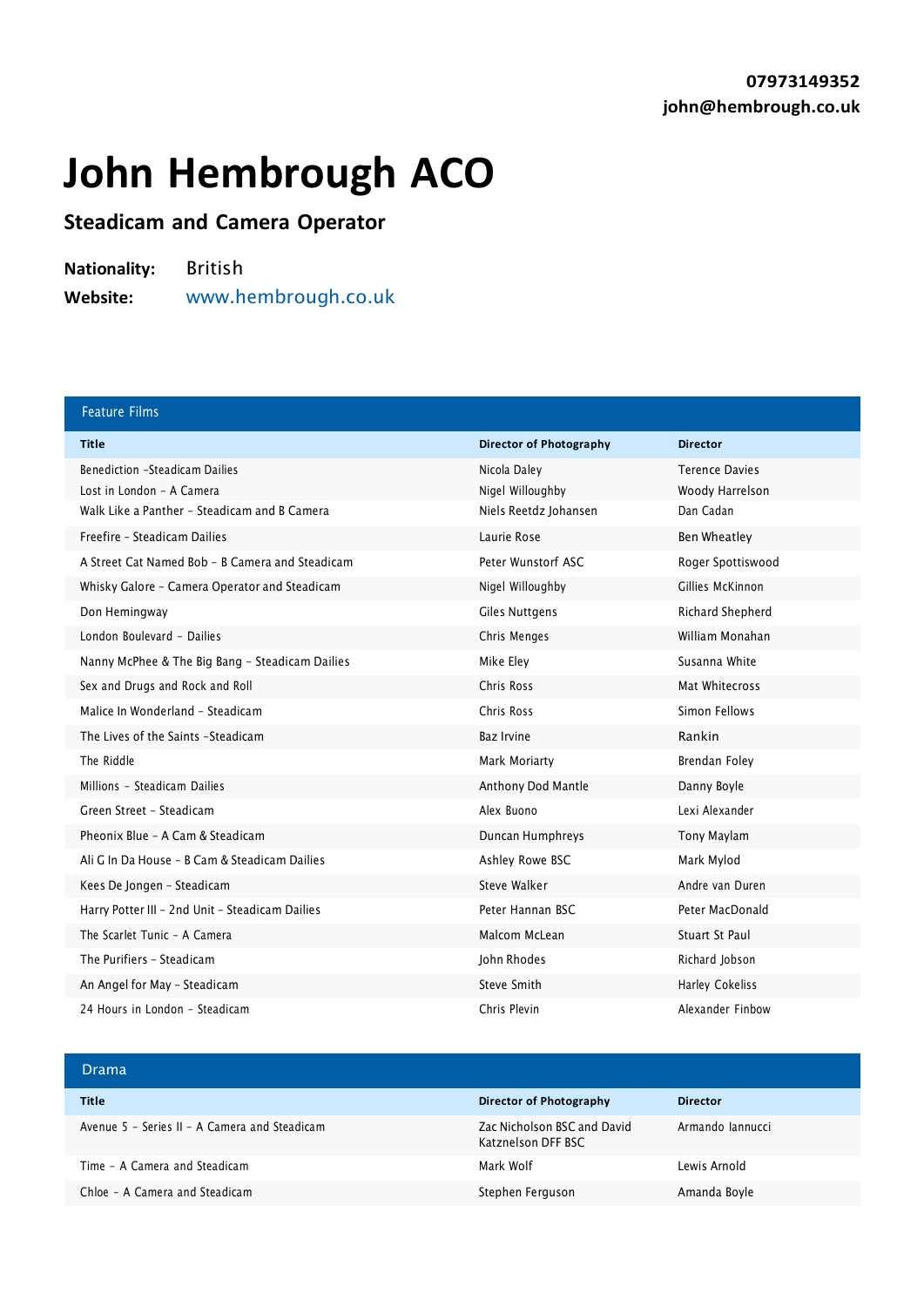The Pursuit of Love - A Camera and Steadicam The Cacamera Zac Nicolson BSC Emily Mortimer Gentleman Jack - B Camera and Steadicam Matt Gray BSC and Nick Dance Harlots - Series I, II, III - Steadicam and B Camera Dailies **David Rom, Ollie Downey and** Manhunt - Steadicam Dailies **Baz Irvine BSC Manhunt - Steadicam Dailies** Baz Irvine BSC Marc Evans Trauma - Steadicam Dailies Baz Irvine BSC Marc Evans The Trial of Christine Keeler - Steadicam Dailies Joel Devlin Joel Devlin Andrea Harkin Andrea Harkin Andrea Harkin The Durrells - B Camera and Steadicam Ashley Rowe BSC and Sam Fleabag - Steadicam Dailies Tony Miller BSC Fleabag - Steading Bradbeer The Halcyon - Steadicam and B Camera Jean Philippe Gossart, Toby Dickensian - Steadicam Dailies Alan Almond Harry Bradbeer Code of a Killer - Steadicam Dailies Matt Gray BSC and Matt Gray BSC James Strong Jekyll and Hyde - Steadicam Dailies Simon Dennis BSC Colin Teague One Child - Steadicam Dailies **Matt Gray BSC** Matt Gray BSC John Alexander The Suspicions of Mr Whitcher II The Suspicions of Mr Whitcher II Tim Palmer BSC The Suspicions of Mr Whitcher II Mayday - Steadicam Dailies Dirk Nel and Zac Nicholson Brian Welsh Blandings David Marsh and Simon Archer Paul Seed The Paradise - Steadicam Dailies Alan Almond and Simon Dancing on the Edge - Steadicam Dailies Ashley Rowe BSC Steven Poliakoff Parades End – Steadicam Dailies Mike Eley BSC Number of Susanna White Susanna White Eley BSC Susanna White Susanna White Susanna White Susanna White Susanna White Susanna White Susanna White Susanna White Susanna White Sus Sherlock - Steadicam Dailies Fabian Wagner Fabian Wagner Paul McGuigan Paul McGuigan George Gently - Steadicam Dailies **Jean Phillipe Gossard** Nick Renton Survivors II Alan Almond BSC Jamie Payne Jamie Payne The Take Owen McPolin David Drury Hustle Sarah O'Gorman Kieran McGiugan Being Human - Steadicam Dailies Tim Palmer Tim Palmer Philip John Philip John Above Suspicion **Above Suspicion** Culture of the Milloughby Cillies MacKinnon Nigel Willoughby **Gillies MacKinnon** Hunter - Cam Operator & Steadicam and Damian Bromley Colm McCarthy Colm McCarthy

Hanna 2 - A Camera and Steadicam Ollie Downey David Farr and Eva Husson Cleaning Up - A Camera and Steadicam and Steadicam Clie Downey Cleaning Up - A Camera and Robbie McKillop **BSC** Sally Wainwright Nicola Daly Chloe Thomas. Robin Shepherd and Jill Robertson Renton Roger Goldby and Steve Barron Moore and Adam Gilham Stephen Woolfenden, Rob Evans, Justin Hardy and Philip John Peter and Wendy - A Camera and Steadicam Tomy Miller BSC Tony Miller BSC Diarmuid Lawrence Mapp & Lucia **Direct Contract Contract Contract Contract Contract Contract Contract Dirk Nel Direct Contract Contract Contract Contract Contract Contract Contract Contract Contract Contract Contract Contract Contract Contr** Downton Abbey V **Nigel Willoughby** Catherine Moorshead The Ark The Ark Matt Gray BSC and Tim Fleming David Evans and Richard Clark The Ark Matt Gray BSC and Tim Fleming Downton Abbey IV Nigel Willoughby Nigel Willoughby David Evans, Catherine Moorshead and Ed Hall The Lady Vanishes Peter Greenhalgh Diarmuid Lawrence Richards Mark Jobs and David Dury The Mystery of Edwin Drood Alan Almond BSC Diarmuid Lawrence Body Farm Alan Almond BSC Diarmuid Lawrence South Riding **South Riding Alan Almond BSC** Diarmuid Lawrence Desperate Romantics - A Cam Operator & Steadicam Alan Almond BSC Alan Almond BSC Diarmuid Lawrence Little Dorrit - Steadicam & Cam Op Dailies Lukas Strebel, Owen McPolin & Alan Almond Various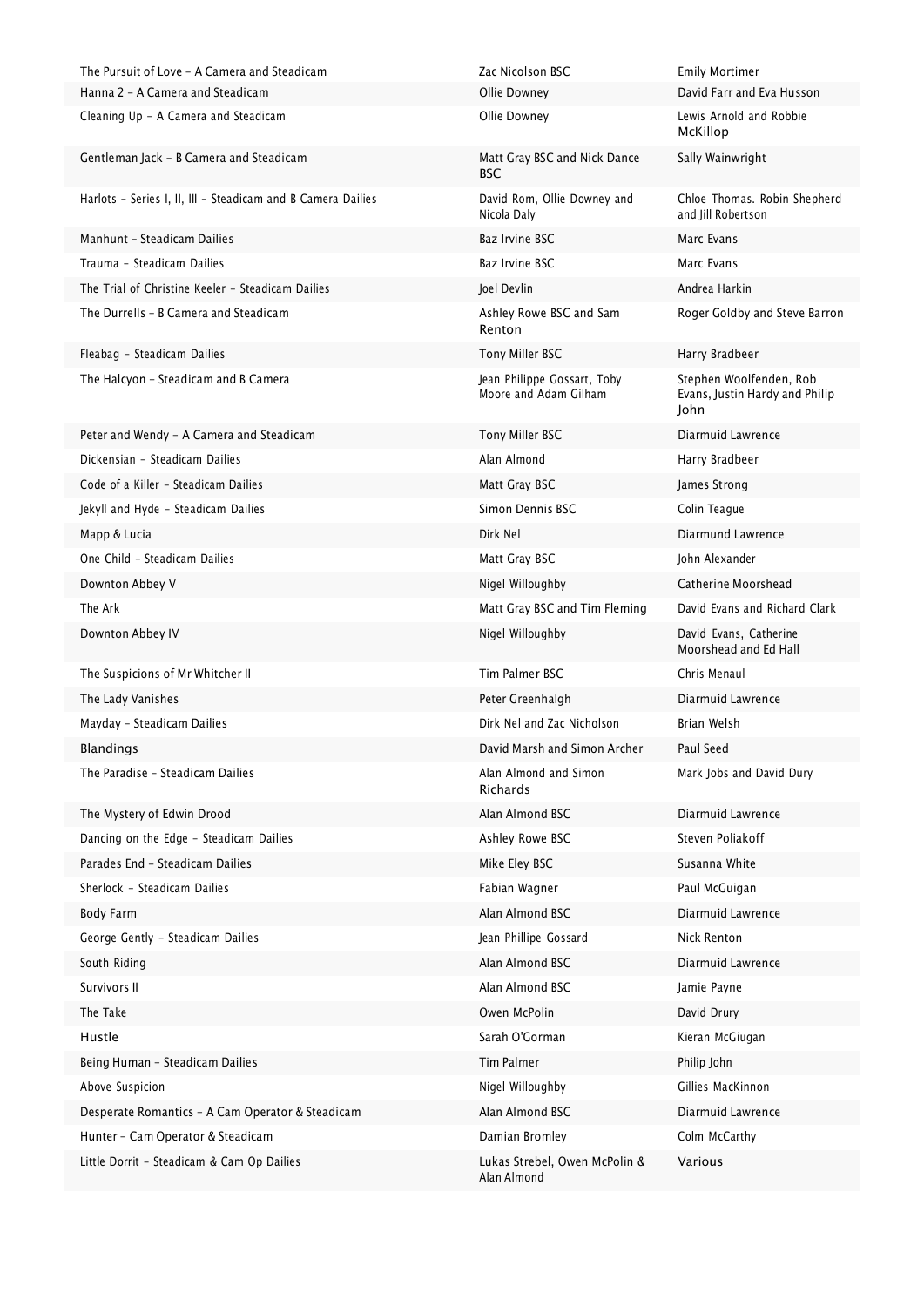| <b>Title</b>                               | <b>Director of Photography</b> | <b>Director</b>                                    |
|--------------------------------------------|--------------------------------|----------------------------------------------------|
| Survivors - Steadicam                      | Nigel Willoughby               | lain B MacDonald                                   |
| The Commander - Steadicam                  | Nigel Willoughby               | Gillies MacKinnon                                  |
| The Last Enemy - Cam Operator & Steadicam  | Nigel Willoughby               | lain B MacDonald                                   |
| Silent Witness XII - A Cam & Steadicam D20 | Alan Almond BSC                | Diarmuid Lawrence                                  |
| Trial and Retribution - Steadicam          | Nigel Willoughby               | Ben Ross                                           |
| Silent Witness XII - A Cam & Steadicam D20 | Kevin Rowley                   | Diarmuid Lawrence                                  |
| Trial and Retribution - Steadicam          | Dominic Clemence               | Ed Halls                                           |
| Fanny Hill - Steadicam                     | James Aspinall                 | James Hawes                                        |
| Echo Beach - B Cam and Steadicam           | John Daly BSC                  | Various                                            |
| Cold Blood - Steadicam                     | Tony Coldwell                  | <b>Stuart Orme</b>                                 |
| Spooks - Steadicam Dailies                 | Damian Bromley                 | Omar Madha                                         |
| Sold - Steadicam                           | lan Adrian                     | Barnaby Southcombe                                 |
| Hotel Babylon II - A Cam & Steadicam       | Sean Van Hales                 | Andy Wilson, Paul Whittington<br>and Nigel Douglas |
| Hotel Babylon - A Cam & Steadicam          | Sean Van Hales                 | Alrick Riley, Iain B. MacDonald<br>and Keith Boak  |
| The Oueens Sister - Steadicam              | David Katznelson               | Simon Cellan Jones                                 |
| The Only Boy for Me - A Cam                | <b>Martin Hawkins</b>          | Dewi Humphries                                     |
| The Girl In A Cafe - Steadicam Dailies     | Chris Seager BSC               | David Yates                                        |
| Sea of Souls - Steadicam                   | Graham Frake, Adam             | Various                                            |
|                                            | <b>BSC</b>                     |                                                    |
| Afterlife - Steadicam                      | Andy Collins BSC               | Martyn Friend                                      |
| Falling - Steadicam                        | James Aspinall                 | <b>Tristram Powell</b>                             |
| Poirot - Steadicam                         | James Aspinal                  | Simon Langton                                      |
| Foyles War - Steadicam                     | Peter Middleton BSC            | Jeremy Silberston                                  |
| Ultimate Force - Steadicam                 | Colin Munn                     | <b>Richard Holthouse</b>                           |
| Adventure Inc - A Cam & Steadicam          | Malcolm Cross                  | Mark Roper & Tom Clegg                             |
| Sparkling Cyanide - Steadicam              | James Aspinall                 | <b>Tristram Powell</b>                             |
| Harm Done - A Camera                       | Alan Trow BSC                  | <b>Bruce McDonald</b>                              |
| Rose & Maloney - Steadicam                 | Dominic Clemence               | Omar Madha                                         |
| Sparkhouse - Steadicam                     | Julian Court                   | Robin Sheppard                                     |
| Trial and Retribution - Steadicam          | Simon Kossoff BSC              | Matthew Evans                                      |
| Waking the Dead - Steadicam                | Len Gowing                     | Martin Hutchings                                   |
| Murphy's Law - Steadicam                   | Dominic Clemence               | John Strickland                                    |
| A & E - A Cam & Steadicam                  | Shelley Hirst                  | Tim Whitby                                         |
| Quest II - Steadicam                       | Peter Jackson BSC              | David Jason                                        |
| Babyfather - Steadicam                     | Mike Walters                   | Alrick Riley                                       |
| Wing and a Prayer - A Cam & Steadicam      | John Rhodes                    | David Skynner, Justin Hardy &<br>Martin Hutchings  |
| Rebus - Steadicam                          | Eric Gillespie                 | David Moore                                        |
| The Worst Witch - Steadicam                | Colin Munn                     | Stefan Pleszczynski                                |
| Red Cap - Steadicam                        | Gordon Hickie                  | <b>Martin Hutchings</b>                            |
| This is Modern Art - Steadicam             | Doug Hartington                | Chris Rodley                                       |
| Dirty Work - B Cam & Steadicam Dailies     | Alan Trow BSC                  | Douglas Mackinnon                                  |
| Urban Gothic - Steadicam                   | Mike Thomson                   | Tom De Ville                                       |